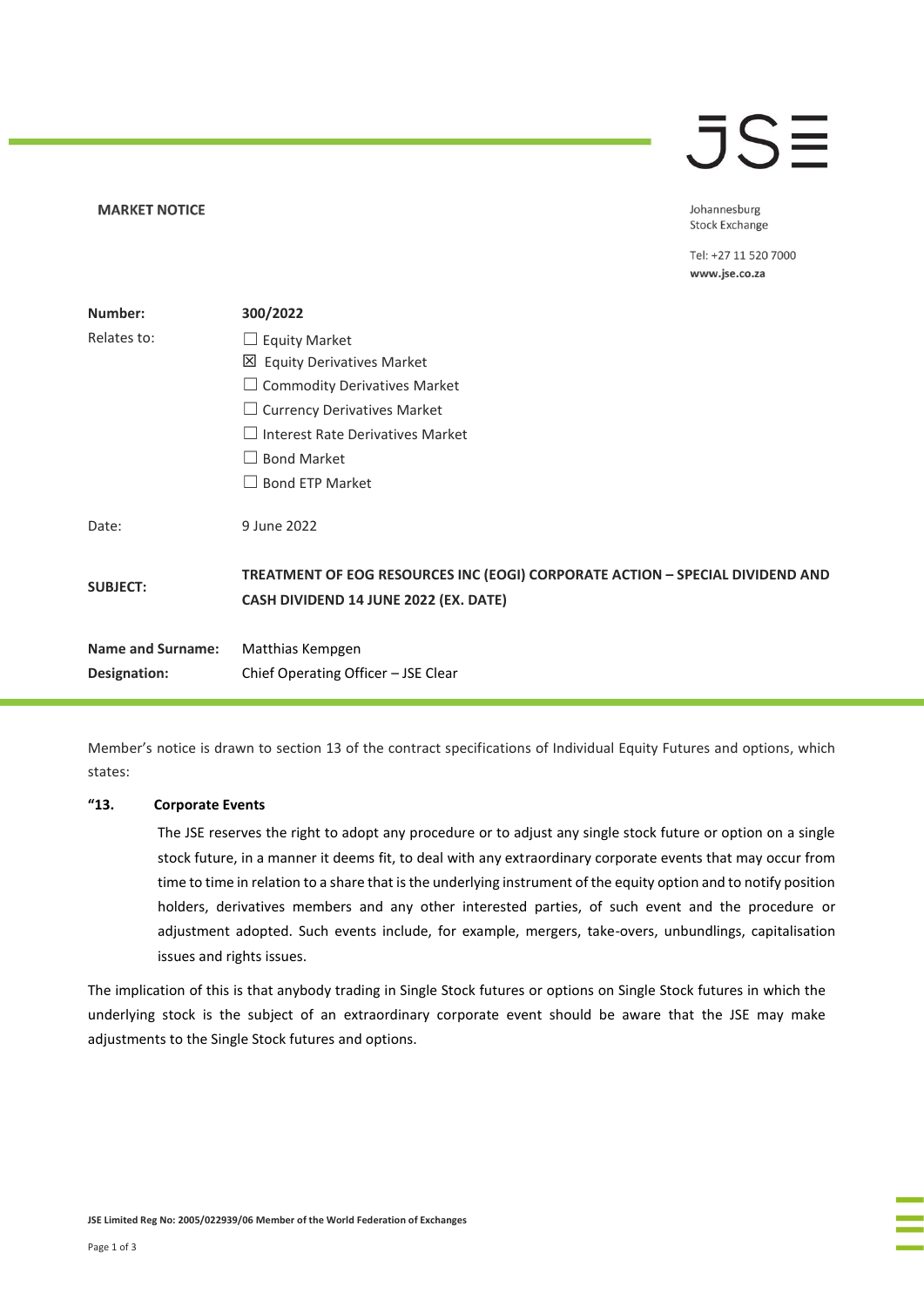# JSE

### **Special and Cash Dividend**

**EOG Resources Inc (EOGI)** has declared a special dividend of USD **1.8** per share and a cash dividend of USD **0.75** per share. (The special and cash dividend will be converted to ZAR using the JSE determined 5pm USD/ZAR closing spot price based on ZAR D3 at EOD on LDT). With regards to this corporate action, the following adjustments will be made to EOGI positions on 14 June 2022 **(Ex-date)**. The adjustments will be made to positions held as at close of business on 13 June 2022 **(LDT).**

### **Please note**:

Adjustments will be made to all contracts where EOGI is the underlying share. These contracts include:

| <b>Contract Code</b> | <b>JSE Instrument Type</b>            |
|----------------------|---------------------------------------|
| 13JUN22 EOGI CSH     | <b>INTERNATIONAL EQUITY</b>           |
| 13JUN22 EOGI CSH DN  | International Dividend Neutral        |
| 19SEP22 EOGI CSH     | <b>INTERNATIONAL EQUITY</b>           |
| 19SEP22 EOGI CSH DN  | <b>International Dividend Neutral</b> |
| 19DEC22 EOGI CSH     | <b>INTERNATIONAL EQUITY</b>           |
| 19DEC22 EOGI CSH DN  | <b>International Dividend Neutral</b> |
| 13MAR23 EOGI CSH     | <b>INTERNATIONAL EQUITY</b>           |
| 13MAR23 EOGI CSH DN  | International Dividend Neutral        |
| 19JUN23 EOGI CSH     | <b>INTERNATIONAL EQUITY</b>           |
| 19JUN23 EOGI CSH DN  | International Dividend Neutral        |

### **1. FUTURES CONTRACTS**

The futures position will be increased by the following factor:

Calculation of futures factor:

### **Spot price / adjusted price**

Where:

**Spot price** = the official closing price of the underlying share on **13 June 2022 (LDT) – 11.984475 (Cash Dividend Rate Converted to ZAR)**

**Adjusted price** = Spot price – **28.76274** (**Special Dividend Rate Converted to ZAR**)

Example: If the official closing price of the underlying shares on 13 June 2022 **(LDT)** is 2225.22, the following would apply:

Spot price = 2225.22 – 11.98448 **= 2213.23**